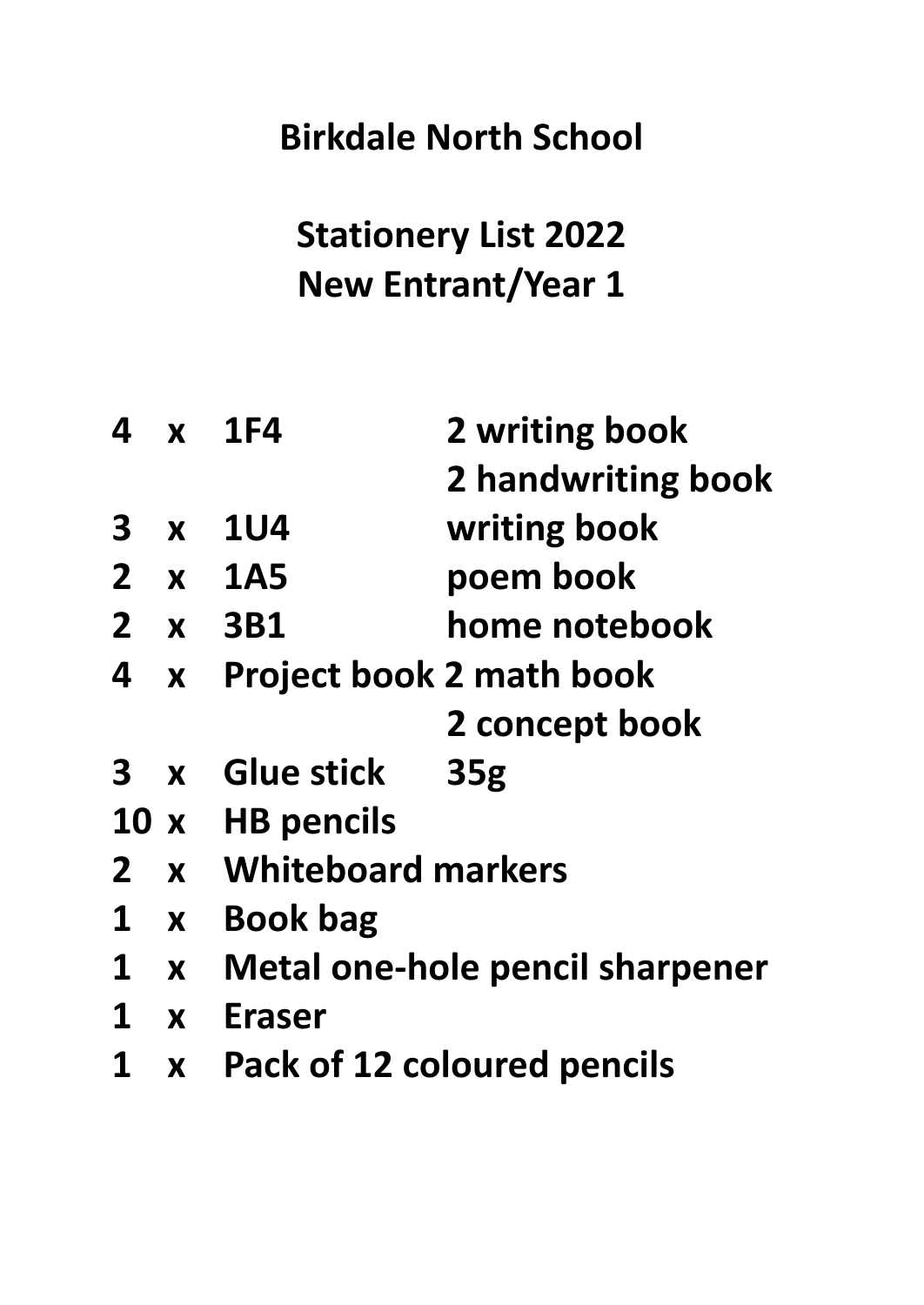# **Stationery List 2022 Year 2**

|              |             | 6 x 1F4                           | 3 writing book                   |
|--------------|-------------|-----------------------------------|----------------------------------|
|              |             |                                   | 2 handwriting book               |
|              |             |                                   | 1 home notebook                  |
|              |             | 3 x 1U4                           | writing book                     |
|              | $3 \times$  |                                   | <b>Project book concept book</b> |
|              |             | 3 x Glue stick 35g                |                                  |
|              |             | 10 x HB pencils                   |                                  |
| $\mathbf{3}$ |             | <b>x</b> Black whiteboard markers |                                  |
|              |             | <b>x</b> Black vivid              |                                  |
|              | $\mathbf x$ | <b>Book bag (if needed)</b>       |                                  |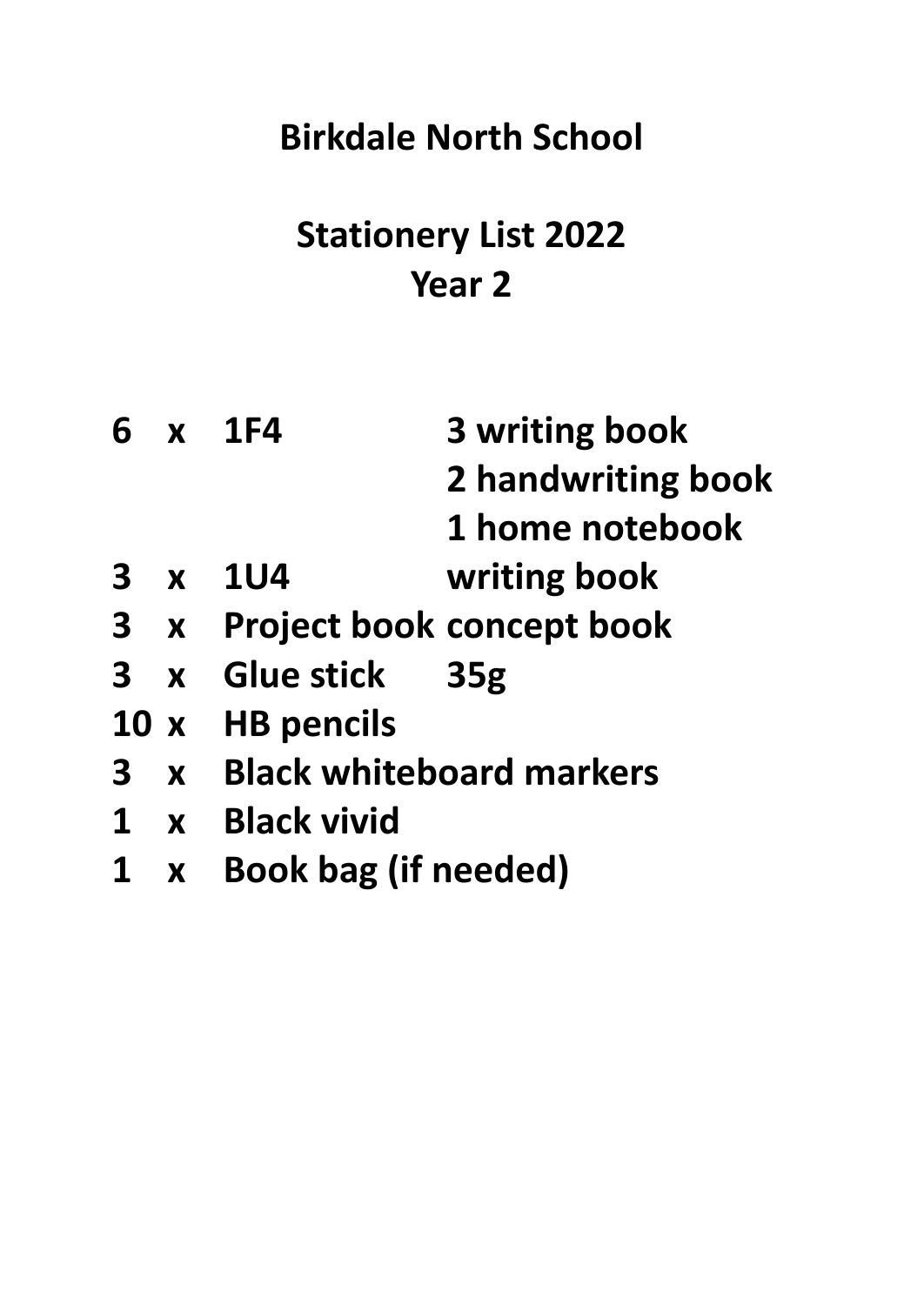## **Stationery List 2022 Year 3**

|   | 4 x 115                                                                                                                                                             |                                      | writing book    |  |
|---|---------------------------------------------------------------------------------------------------------------------------------------------------------------------|--------------------------------------|-----------------|--|
|   |                                                                                                                                                                     | 1 x 1E5                              | math book       |  |
|   |                                                                                                                                                                     | 2 x Project book concept book        |                 |  |
|   |                                                                                                                                                                     | 1 x 20 page clearfile concept folder |                 |  |
|   |                                                                                                                                                                     | 2 x Glue stick                       | 35 <sub>g</sub> |  |
|   |                                                                                                                                                                     | 10 x HB pencils                      |                 |  |
|   |                                                                                                                                                                     | 4 x Whiteboard markers               |                 |  |
|   |                                                                                                                                                                     | 1 x Ruler                            |                 |  |
|   |                                                                                                                                                                     | 1 x Black vivid                      |                 |  |
|   |                                                                                                                                                                     | 1 x Yellow highlighter               |                 |  |
|   |                                                                                                                                                                     | 1 x Eraser                           |                 |  |
|   |                                                                                                                                                                     | 1 x Metal one-hole pencil sharpener  |                 |  |
| 1 | <b><i>STATE STATE STATE STATE STATE STATE STATE STATE STATE STATE STATE STATE STATE STATE STATE STATE STATE STATE STATE STATE STATE STATE STATE STATE STATE</i></b> | $\mathbf{D}$                         |                 |  |

**x Book bag (if needed)**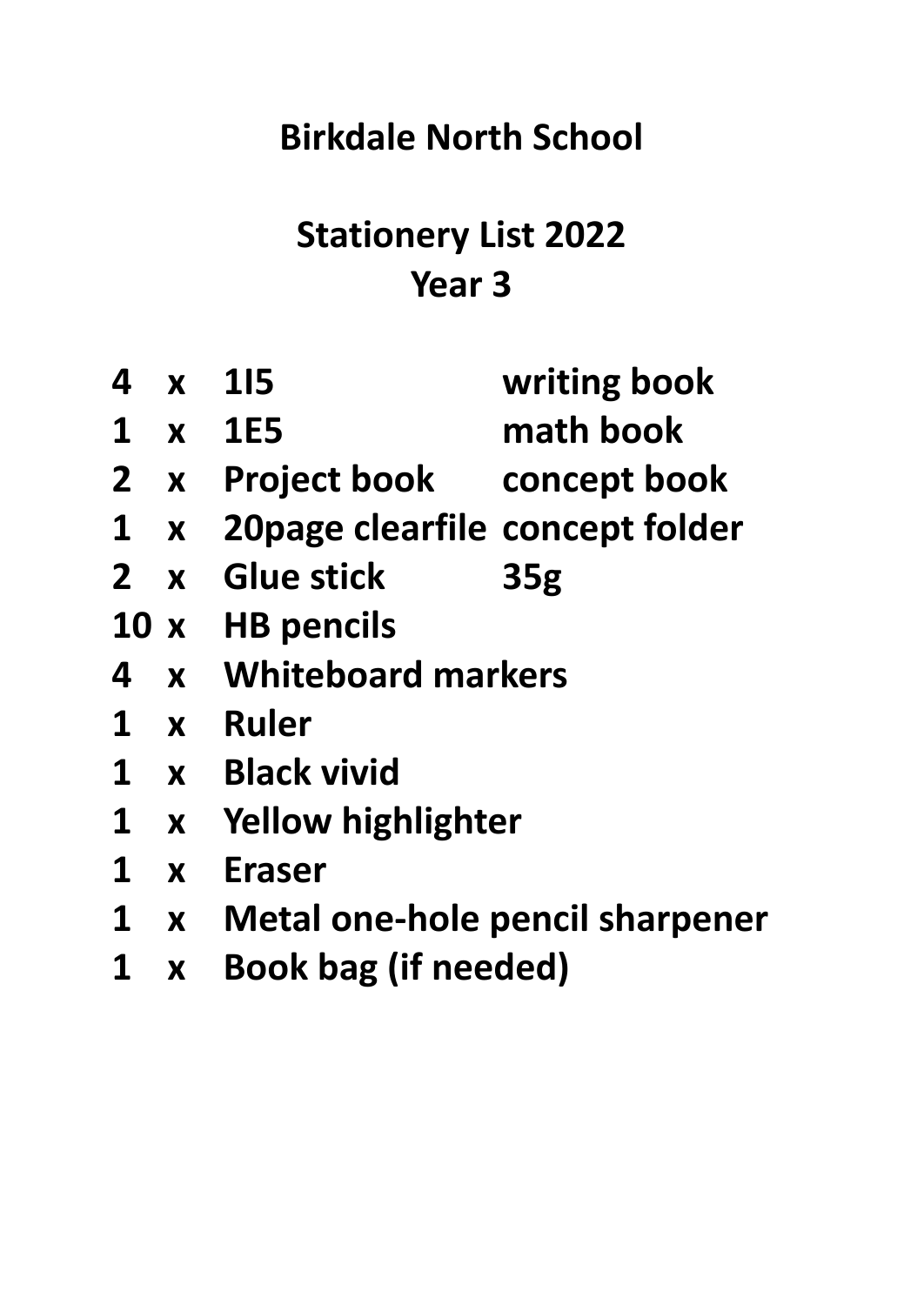# **Stationery List 2022 Year 4**

| 4            | X                | <b>115</b>                             | writing book    |  |
|--------------|------------------|----------------------------------------|-----------------|--|
| $\mathbf 1$  | $\mathbf{X}$     | <b>1F4</b>                             | reading log     |  |
| $\mathbf 1$  | $\mathbf{X}$     | <b>1E5</b>                             | math book       |  |
| $\mathbf 1$  | $\mathbf{X}$     | <b>Project book</b>                    | concept book    |  |
| $\mathbf 1$  | $\mathbf{X}$     | 20 page clearfile concept folder       |                 |  |
| $\mathbf{Z}$ | $\mathbf{X}$     | <b>Glue stick</b>                      | 35 <sub>g</sub> |  |
| 10x          |                  | <b>HB pencils</b>                      |                 |  |
| $\mathbf 1$  | $\boldsymbol{X}$ | <b>Box of 4 whiteboard markers</b>     |                 |  |
| $\mathbf 1$  | $\mathbf{X}$     | <b>Ruler</b>                           |                 |  |
| $\mathbf 1$  | $\mathbf{X}$     | <b>Black vivid</b>                     |                 |  |
| 1            | $\mathbf{X}$     | <b>Yellow highlighter</b>              |                 |  |
| $\mathbf 1$  | X                | <b>Eraser</b>                          |                 |  |
| $\mathbf 1$  | X                | <b>Metal one-hole pencil sharpener</b> |                 |  |
| 1            | X                | <b>Book bag (if needed)</b>            |                 |  |
| 1            | X                | Pack of 12 coloured pencils            |                 |  |
| $\mathbf 1$  | X                | <b>Pair of scissors</b>                |                 |  |
| 1            | X                | <b>Headphones</b>                      |                 |  |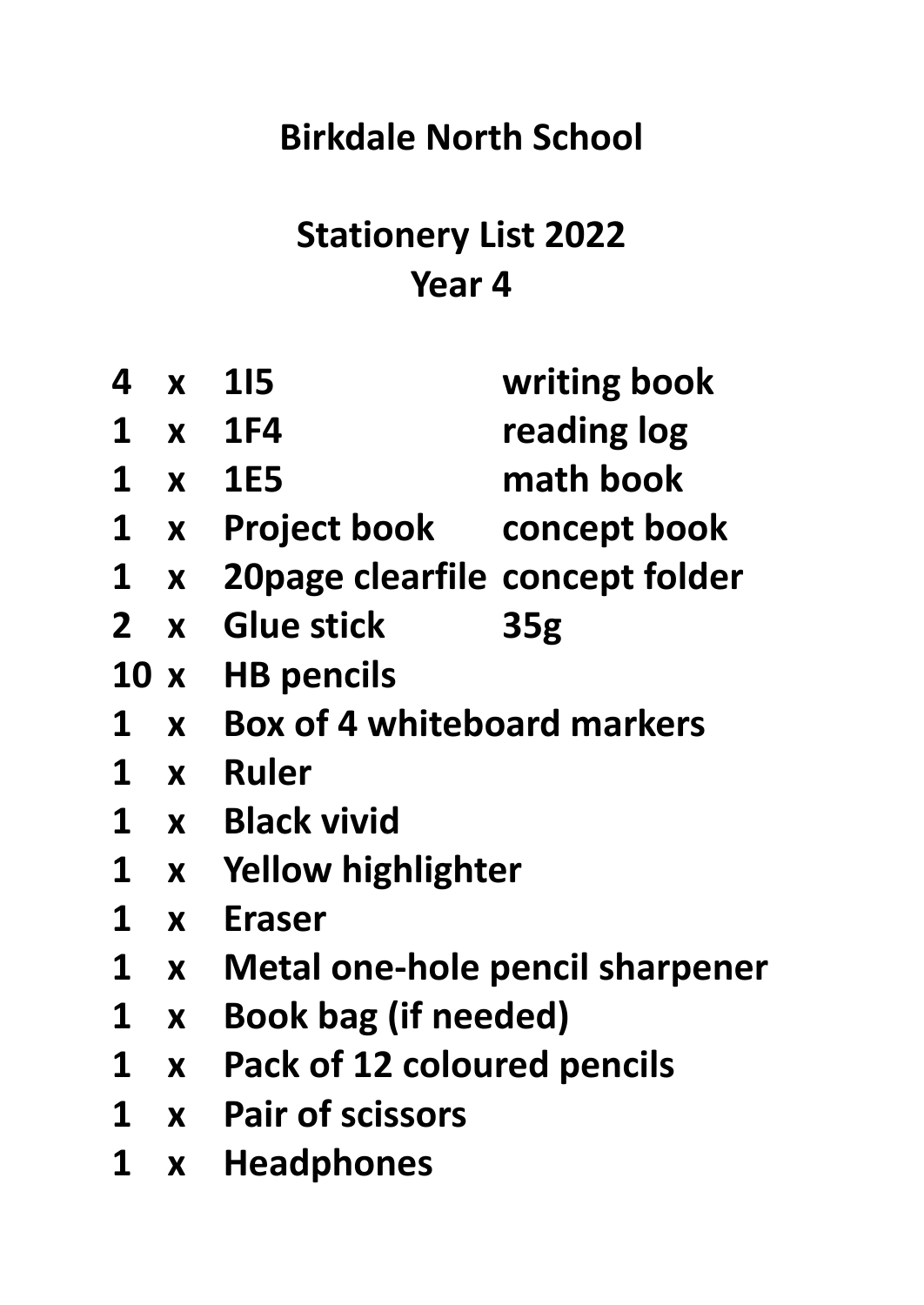# **Stationery List 2022 Year 5**

|              |              | 4 x 1B5                         | writing book    |
|--------------|--------------|---------------------------------|-----------------|
|              |              | 2 x 1E5                         | math book       |
|              |              | 2 x Project book                | concept book    |
| $2 \times$   |              | <b>Glue stick</b>               | 35 <sub>g</sub> |
|              |              | 10 x HB pencils                 |                 |
|              |              | 1 x Box of 4 whiteboard markers |                 |
| $1 \times$   |              | <b>Ruler</b>                    |                 |
| $1 \times$   |              | <b>Black vivid</b>              |                 |
| $\mathbf{1}$ |              | x Yellow highlighter            |                 |
| $\mathbf{1}$ | $\mathbf{x}$ | Eraser                          |                 |
|              |              |                                 |                 |

**x Metal one-hole pencil sharpener**